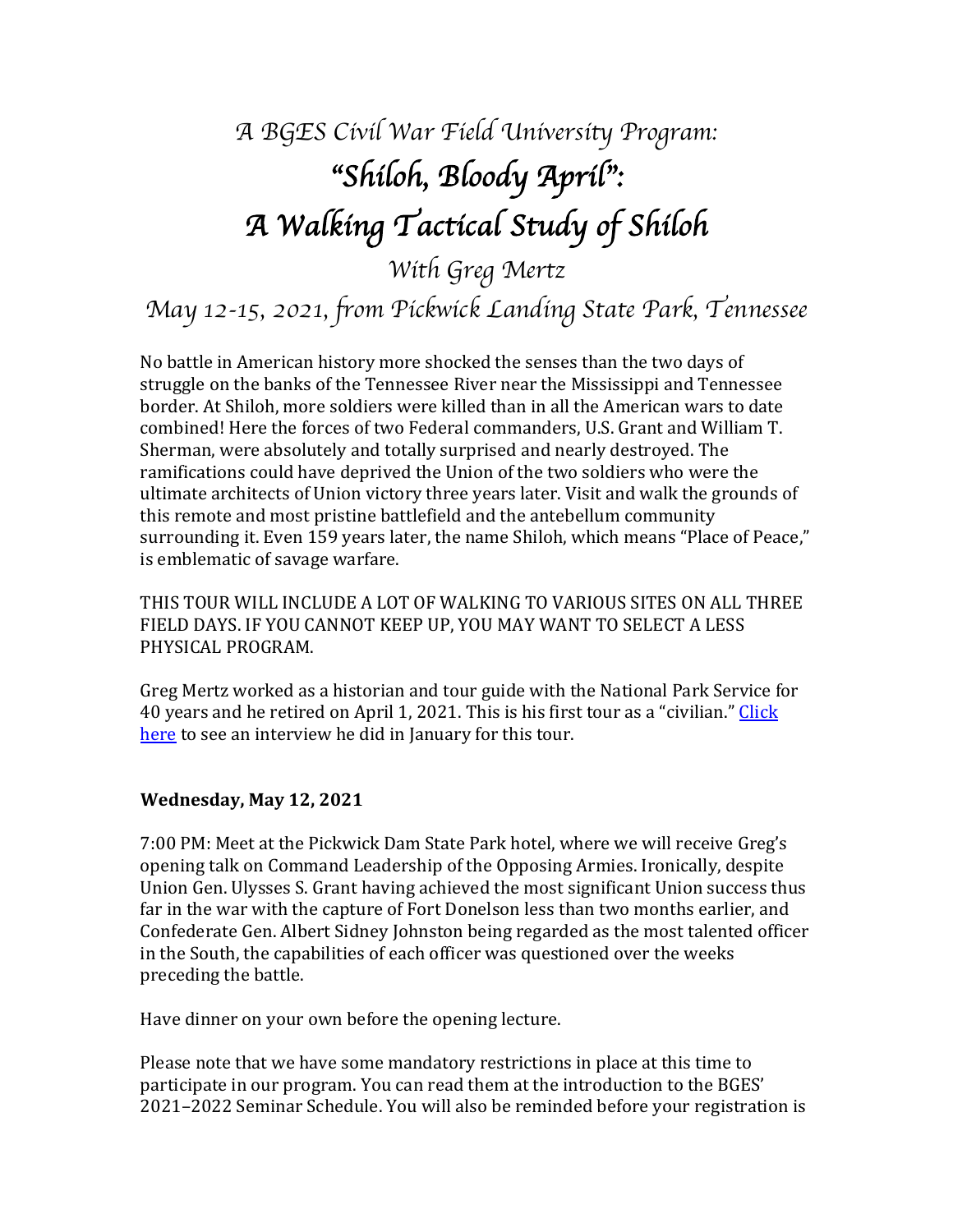accepted. Compliance is required without exception. When national restrictions loosen, then ours will loosen in consequence; however, these are necessary to secure permission and approval to do these programs while the pandemic plays out. Thank you for your cooperation.

#### **Thursday, May 13, 2021**

7:45 AM: Temperature checks before load up. Only vaccinated registrants will be permitted to ride in the BGES van. Unvaccinated registrants must follow in their own transportation. Depart the hotel at 0815 en route to Shiloh NMP Visitor's Center.

During our first of three full days on the battlefield, we will examine key terrain features, significant pre-battle decisions, and the fighting on the western portion of the battlefield on April 6, 1862—the first day of the battle.

We will go to the visitor center and see the movie *Shiloh: Fiery Trial.* By visiting the Union base at Pittsburg Landing, and significant terrain features such as Dill Branch, General Sherman's HQ, and General Johnston's HQ, we will gain a good understanding of the factors setting up the battle and the Union camps that would soon be transformed into a battlefield. We will delve into the reasons why the Union army would be caught off guard. We will also see how the Confederate plans for initiating the battle and pinning the Union army against rain-swollen Owl Creek northwest of the Union camps were influenced by the terrain, and also explore the reasons for the belief by some high-ranking Rebel officers that the Union army must have become aware of the presence of the Confederate army on the outskirts of their bivouac and would, indeed must, be prepared for the Rebels' attack.

Next, we will see how the Union divisions commanded by Sherman, Benjamin Prentiss, and John McClernand were able to meet the Confederate onslaught and slowly withdraw toward Pittsburg Landing. Battlefield sites include Fraley Field, where a Union reconnoitering party made contact with the Rebels and provided confirmation that the enemy was lurking close by—that warning gave Union soldiers just enough time to form a line as the Confederate assault poured into their camps. You will also see the mortuary monuments to Brigade commanders Everett Peabody, Adley Gladden, and Julius Raith. We will detail the fighting at Spain Field and through the grounds at Shiloh Church including various new lines formed after original positions collapsed. We will cover the Union counterattack at the "Crossroads" and across Jones Field, ending at the Union position along the Savannah-Hamburg Road.

The battlefield at Shiloh is massive, and while we will not have finished the fighting on the first day, our first day will finish and we will return to the hotel where you can get dinner on your own. We will provide you with a list of eating establishments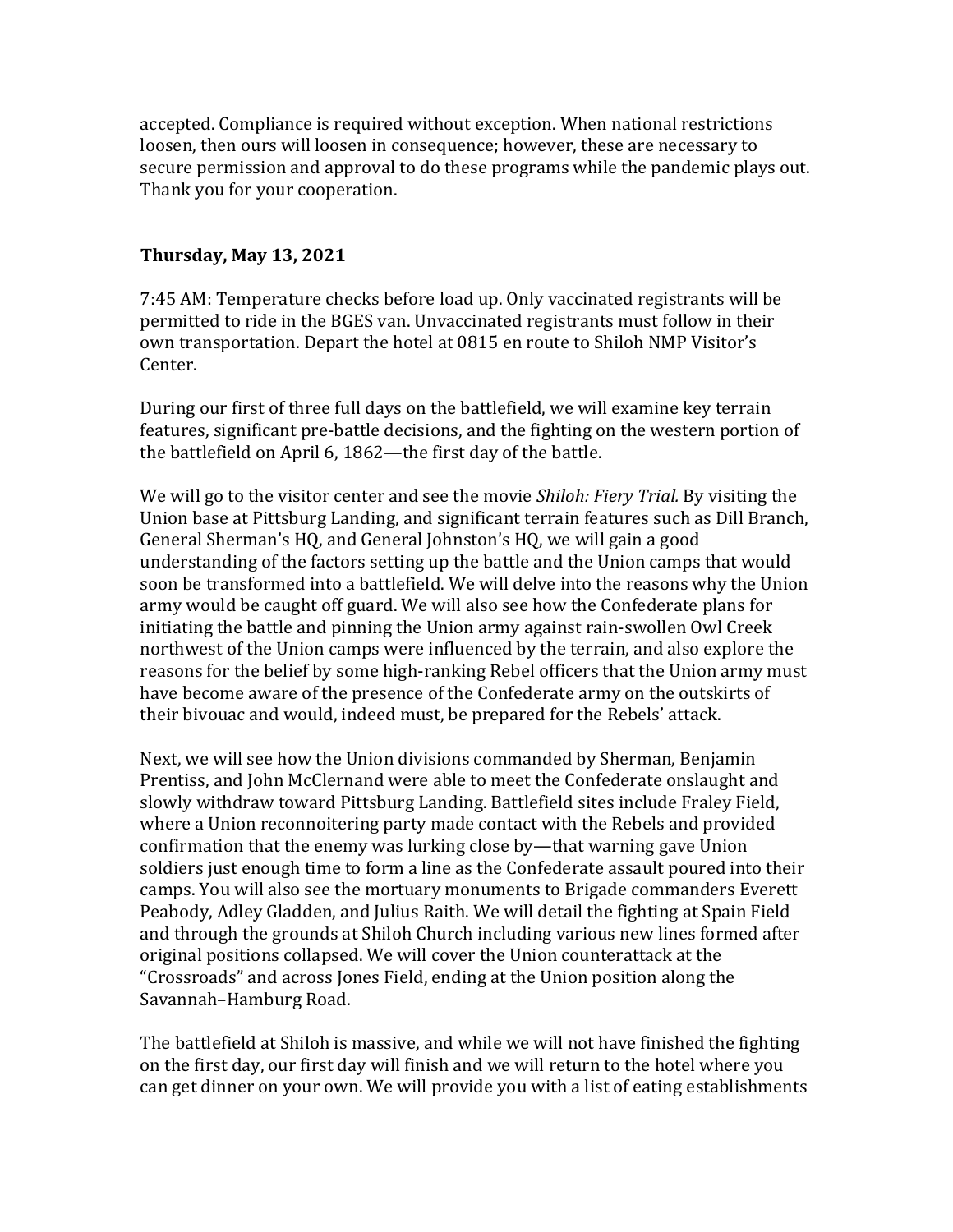close by, but one must is Hagy's Catfish Hotel on the banks of the Tennessee. Lunch in the field will be included.

#### **Friday May 14, 2021**

7:45 AM: Temperature checks. Departing at 8:15, our mission is to cover the remainder of the fighting on April 6. Today we focus on the battlefield's eastern side. Just after the Confederates had driven Prentiss out of his camps, it appeared that the Confederate plan to turn the Federals left had been achieved. But then Johnston was informed that the Federals had even more troops farther east, and he determined to alter his plans to deal with them. Indeed, the crux of Johnston's plan was to drive the Federals away from the river where succor might be achieved and push them away from the river into Owl Creek before relief troops under the command of Gen. Don Carlos Buell could merge with Grant's forces.

We will visit David Stuart's brigade—the true left of the Federal line, the Peach Orchard, Wicker Field, and the Johnston mortuary monument where many feel the Confederates lost their advantage. We will then shift to the Union Center and its stronghold along a shallow "Sunken" road in the undergrowth known to history as the "Hornet's Nest." The fighting for control of this real estate produced some of the most memorable fighting of the day, and you will be stunned at the Confederates' dogged determination to overrun this point and the concentration of artillery (Ruggle's Battery") used to obliterate the stubborn Union position. You will see where Union Gen. WHL Wallace was mortally wounded (he would die after the battle at the Cherry Mansion—Grant's HQ in Savannah, Tennessee) and the surrender convention for the 2,200 Federal troops who held the line so that disordered Federals elsewhere could be cobbled together for a last-stand line.

A key moment of the battle occurs with Johnston's death and, as we finish with the fighting for the Hornet's Nest, we will look at the assumption of command by Gen. PGT Beauregard and the decisions he makes that deprive the Confederates of potential and almost assured victory on April 6 and set up the disaster of April 7.

We will finish the day walking Grant's last line and examining the role of Federal gunboats in the security of the Federal army the night of the sixth.

The layout of the park is soberingly educational. Monuments with tremendous meaning pock the landscape, and you will visit and learn about many of them and their allegorical meanings during the day. But it is now time to return to the hotel and dinner again on your own—not because we are anti-social but because of COVID considerations that let you determine your own social moments. Lunch will again be provided at the battlefield picnic area.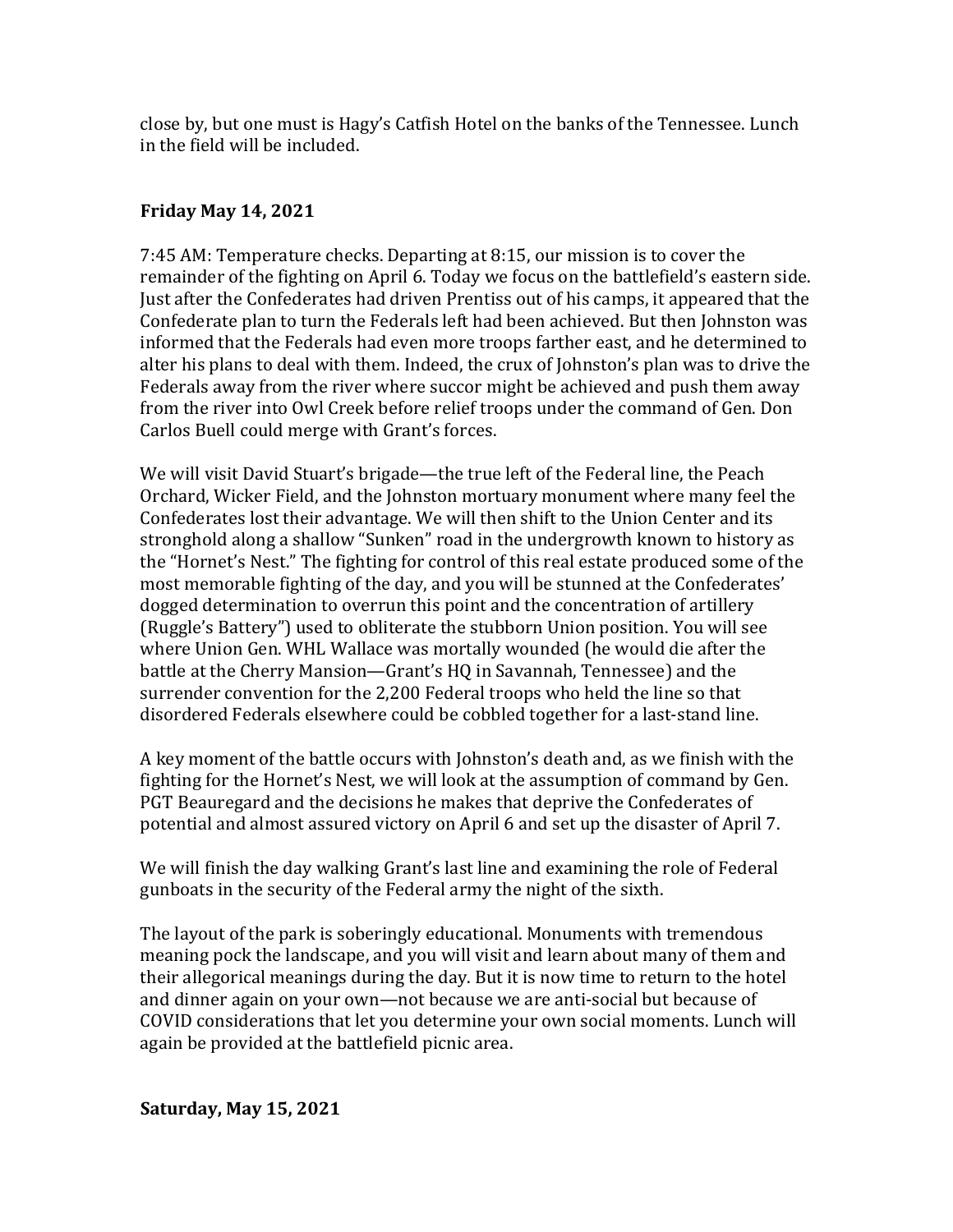7:45 AM: Temperature checks and depart at 8:15 AM. Throughout the first day of fighting, Grant assured his troops that help was on the way, and he had every reason to believe it was so. He had ordered a division under the command of Gen. Lew Wallace (of *Ben Hur* fame) to the battlefield and expected it in the afternoon of the sixth. They didn't make it! We will explore the breakdown in communications that held Wallace back but positioned them to open the second day's fighting strongly.

We start today in Savannah on the banks of the Tennessee near Cherry mansion, Grant's HQ, we will then head to Wallace's encampment at Crump's Landing before heading to follow those portions of Wallace's March that are easily accessible. Once we arrive at the battlefield, we will advance into fighting initiated by Wallace and the pushback from Grant's reestablished line. The ineptness of Beauregard and the lackluster battlefield management by Braxton Bragg will be clear as we fight back across Jones Field, Water Oak Pond, and the Crossroads.

The poor Confederate dispositions of the night of April 6/7 will be further demonstrated as we move toward the east and see the fighting defenses of men under the command of Leonidas Polk as they face a Division of Buell's fresh troop under the command of Gen. Alexander McCook. Here the fighting will move from Duncan Field to Woolf Field and back across Shiloh Church and ground vacated by Sherman's men just 24 hours earlier.

The reversal of Confederate fortunes continues as we follow Buell's other two divisions under John Crittenden and Bull Nelson as they push away Confederate remnants under John C. Breckinridge and William Hardee. Other battlefield landmarks such as Davis Wheatfield, Sarah Bell's Old Cotton Field, Putnam's Stump Monument, and the Bloody Pond all get the full treatment. By now, Beauregard has taken the advice that his army is like a lump of sugar—about to dissolve—and he calls off the fighting.

Our last stops include a hospital site and the Confederate Rear Guard action at Fallen Timbers under the command of a young, up-and-coming cavalry officer— Nathan Bedford Forrest.

Lunch is included and we will have you back to the hotel by 5 PM where you can depart or spend one more night.

#### **About the Faculty:**

Greg Mertz was one of the NPS's hidden jewels and a superb historian. While not a flamboyant personality, his presentations are comprehensive, insightful, and complete. He commands attention and you are rewarded for the discipline. Though perhaps not known in the West, he's a preservationist of the first order, and his experience in scouting and a Western pedigree (he is from Missouri) led the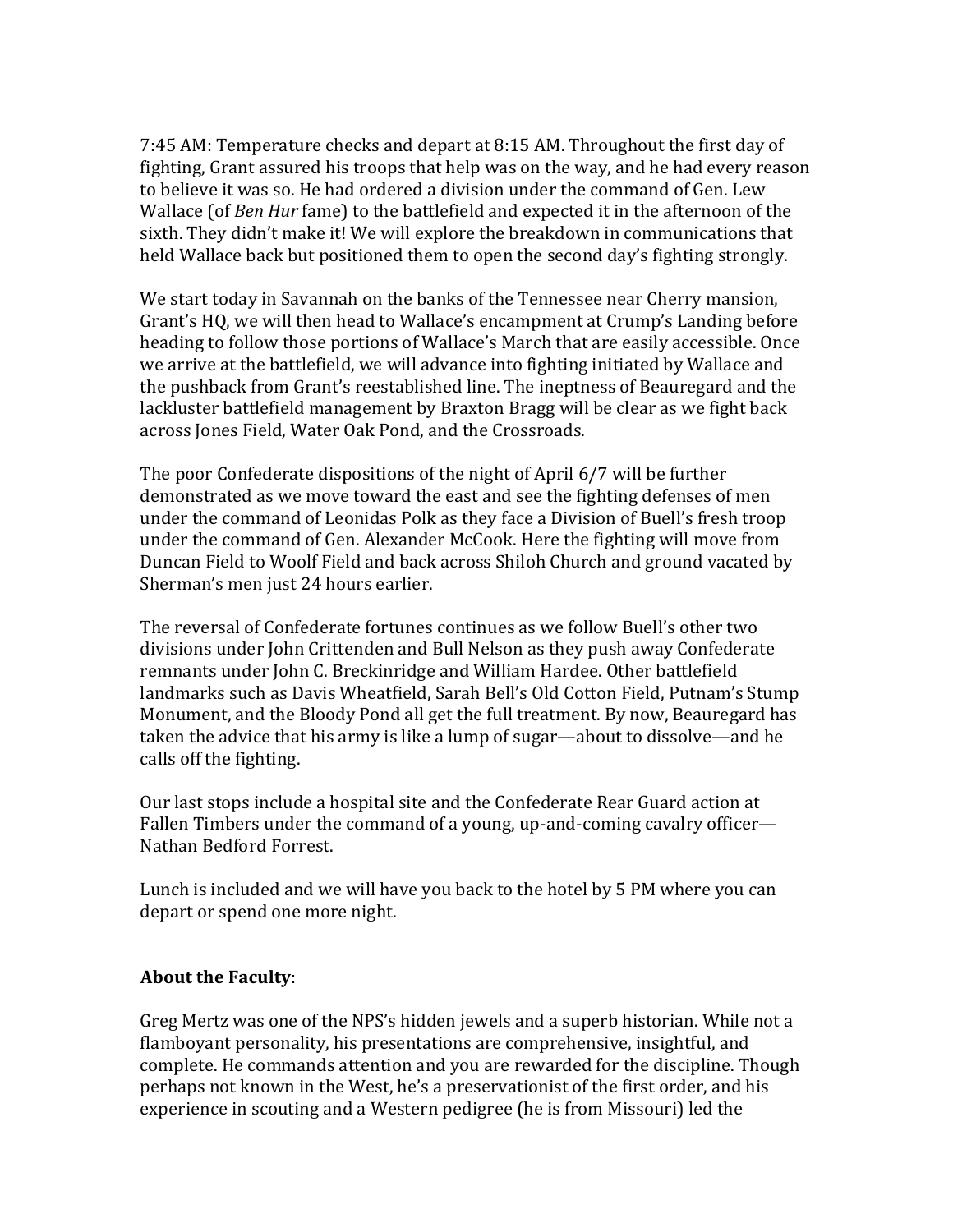Emerging Civil War group to invite him to publish a guidebook on Shiloh—it is first rate. Greg asked to do this program, and I am delighted to turn the field over to him. This will be a singular treat!

#### **Hotel Information**:

The headquarters hotel is Pickwick Landing Lodge at Pickwick Landing State Park, 120 Playground Loop, Counce, TN 38326 (731-689-3135). Ask for the BGES block. The rate is \$149.25 per night inclusive of all taxes. This is a resort area and the rates are fixed by the state of Tennessee for their park. There is a restaurant onsite. A Hampton Inn in Counce has similar rates. Savannah has cheaper hotel rooms but is 15 miles away, and it takes 25 minutes to get to the lodge. Rooms in Savannah are less than \$100 per night.

#### **Transportation**:

The servicing airport is Memphis (111 miles, 2 hours). You can also fly into Nashville and drive down from there  $(150 \text{ miles}, 2\frac{1}{2} \text{ hours})$ . If you fly, you will need a rental car. Priceline.com works very well for bargain hunters. There is no limo service or other transportation available to the battlefield vicinity.

#### **Recommended Reading**:

You will be provided with maps upon arrival. The following books are suggested to enhance your readiness for the program. Amazon.com has a program to support non-profits IF YOU SIGN UP to support Blue and Gray Education Society (EIN 54-1720582) at AmazonSmile. When you sign up there rather than the normal Amazon site, one-half of one percent of your purchase price will be provided to BGES as a donation from Amazon. This will apply not only on this purchase but others you may make at other times. Thank you.

Stacy D. Allen: "The Campaign and Battle of Shiloh," Civil War Sesquicentennial Edition, *Blue & Gray Magazine*

Wiley Sword: **Shiloh, Bloody April** 

O. Edward Cunningham: **Shiloh and the Western Campaign of 1862** 

Larry Daniel: *Shiloh: The Battle that Changed the Civil War* 

Gregory A. Mertz: **Attack at Daylight and Whip Them: The battle of Shiloh, April 6-7,** *1862*

Timothy Smith: *Shiloh Conquer or Perish*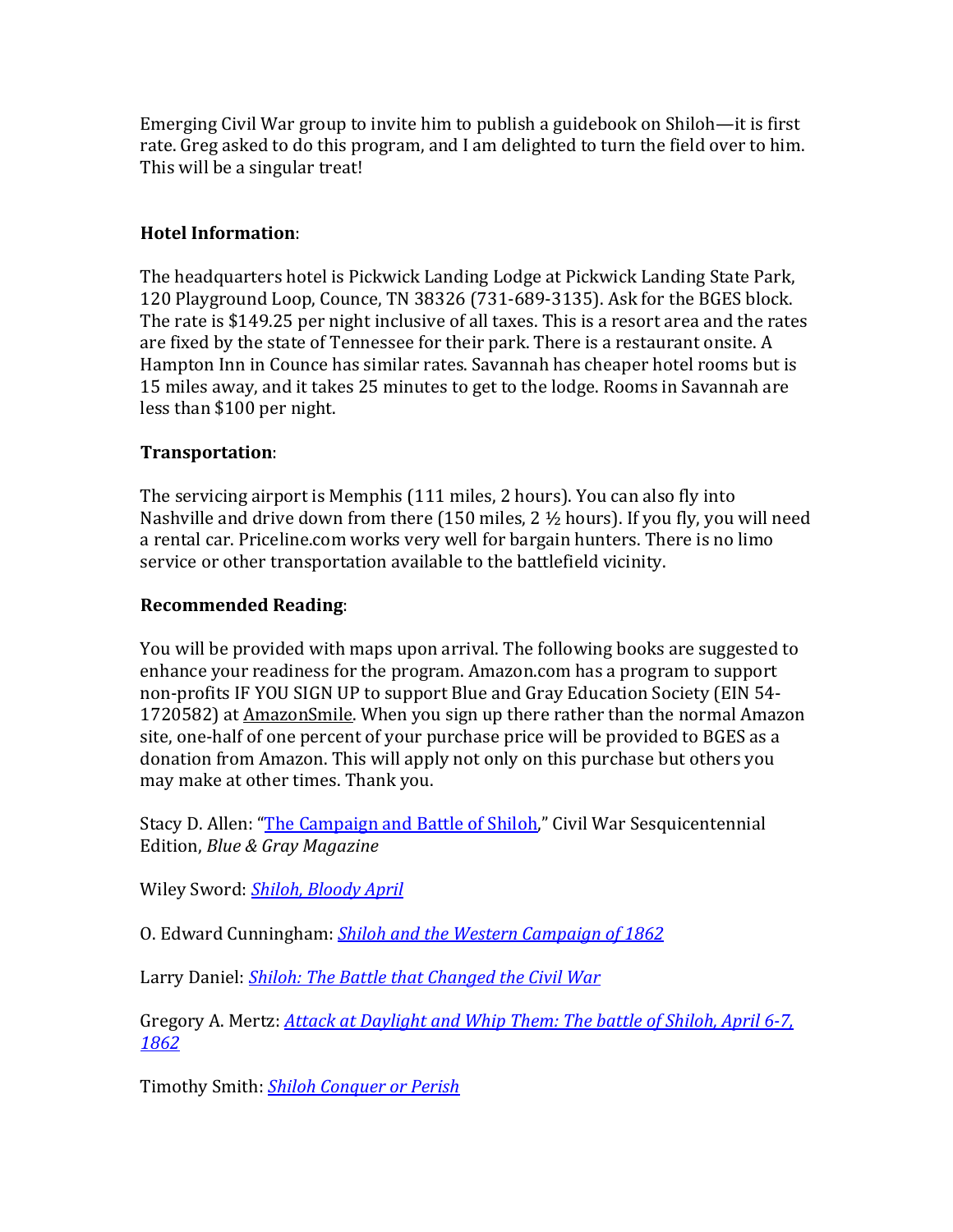### *Registration Form*

## *A BGES Civil War Field University Program:* "*Shiloh, Bloody April*"*: A Walking Tactical Study of Shiloh*

*With Greg Mertz May 12-15, 2021, from Pickwick Landing State Park, Tennessee*

| Phone:<br>the control of the control of the control of the control of the control of | Email: | <u> 1989 - John Stone, Amerikaansk konstantiner (</u> |
|--------------------------------------------------------------------------------------|--------|-------------------------------------------------------|

By registering I agree to abide by all restrictions that are currently imposed by government agencies and the BGES during the pandemic. I understand that I must provide proof of vaccination at registration and that the last vaccination date must be no later than April 28, 2021. Failure to provide evidence of vaccination will require the registrant to comply with measures taken for the protection of both themselves and the other attendees. Your cooperation allows us to hold this program at this time.

Registration includes three lunches, a reading book with maps, the academic program, support of a professional historian, tour director and transportation for individuals who are vaccinated. We will also provide snacks, bottled water and a limited selection of sodas.

\_\_\_\_\_\_\_\_\_\_ Registration \$850

\_\_\_\_\_\_\_\_\_\_ Current BGES member \$795

I am not a member but would like to join so that I can get the member's rate or I am a member who is past due to renew. Please accept my donation of